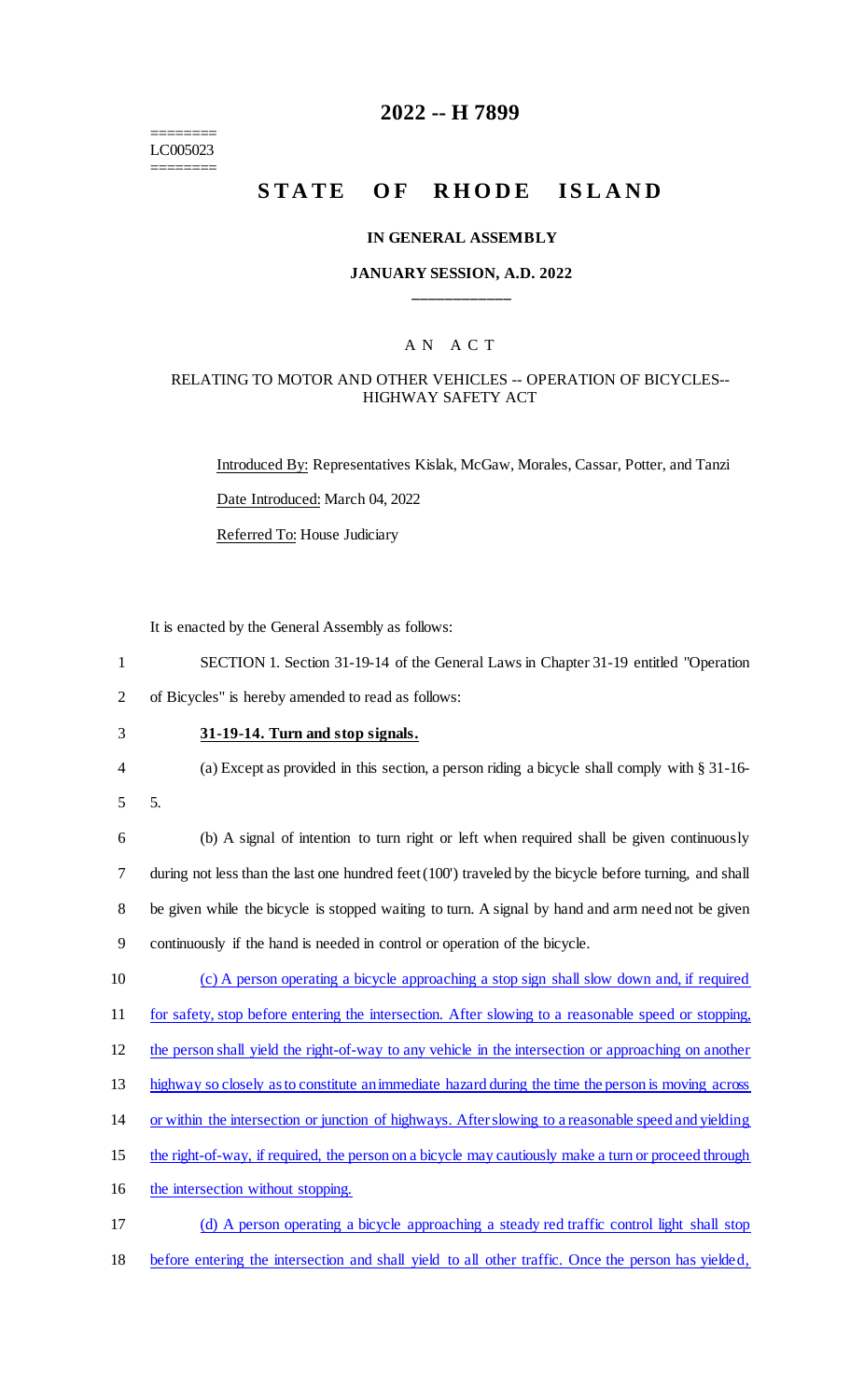he/she may proceed straight through the steady red light with caution. Provided however, that a person, after slowing to a reasonable speed and yielding the right-of-way, if required, may cautiously make a right-hand turn. A left-hand turn onto a one-way highway may be made on a red 4 light after stopping and yielding to other traffic. (e) A person riding a bicycle shall comply with the following: (1) Both the approach for a right turn and the right turn shall be made as close as practicable to the right-hand curb or edge of the roadway. (2) When intending to turn left, the person on a bicycle shall approach the turn in the extreme left-hand lane lawfully available to traffic moving in the direction of travel. Whenever practicable, the left turn shall be made to the left of the center of the intersection in order to leave 11 the intersection or other location in the extreme left-hand lane lawfully available to traffic moving in the same direction on the highway being entered. (3) Where a special lane for making left turns by drivers proceeding in opposite directions has been indicated by traffic-control devices: (i) A left turn shall not be made from any other lane; (ii) A person operating a bicycle shall not ride in the lane, except when preparing for or making a left turn from or into the highway or when preparing for or making a U-turn when otherwise permitted by law. 19 (f) A signal of intention to turn right or left shall be given during not less than the last one 20 hundred feet (100') traveled by the bicycle before turning; provided that, a signal by hand and arm 21 need not be given if the hand is needed in the control or operation of the bicycle. (g) Nothing in this section shall relieve a person on a bicycle from the responsibility to 23 yield the right-of-way to a pedestrian. SECTION 2. Chapter 31-17 of the General Laws entitled "Right-of-Way" is hereby amended by adding thereto the following section: **31-17-10. Yielding to person on a bicycle at crossings and intersections.**  (a) No driver of a motor vehicle shall pass any other motor vehicle which has stopped at a bicycle crossing to permit a person on a bicycle to cross, nor shall any such operator enter a marked 29 bicycle crossing while a person on a bicycle is crossing or until there is a sufficient space beyond 30 the bicycle crossing to accommodate the motor vehicle the person is operating, notwithstanding that a traffic control signal may indicate that vehicles may proceed. (b) When traffic control signals are not in place or not in operation, the driver of a motor vehicle shall yield the right-of-way, slowing down or stopping if need be, to yield to a person on a bicycle crossing a roadway or intersection at a bicycle crossing marked, signed, or otherwise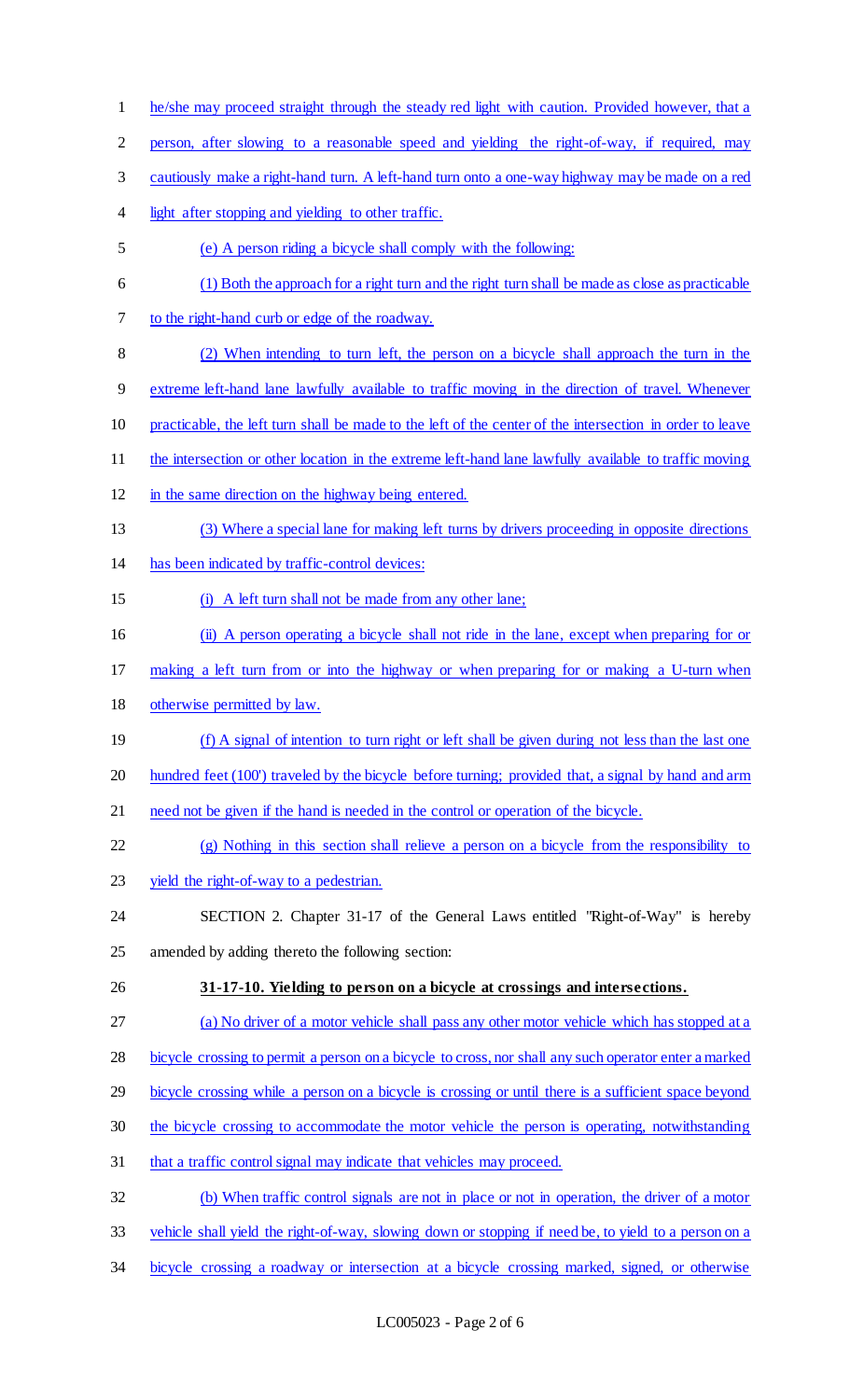designated in accordance with standards established by the department including, but not limited 2 to, road crossings of bicycle or shared-use paths and intersection crossings of bicycle lanes, if the person on a bicycle is on that half of the traveled part of the way on which the vehicle is traveling 4 or if the person on a bicycle approaches from the opposite half of the traveled part of the way to within ten feet (10') of that half of the traveled part of the way on which said vehicle is traveling. (c) Any driver of a vehicle convicted of violating the provisions of this section shall be subject to the fines enumerated in § 31-41.1-4 in the same amount for the violations of § 31-17-9. 8 SECTION 3. Chapter 31-23 of the General Laws entitled "Equipment and Accessories Generally" is hereby amended by adding thereto the following section: **31-23-8.1. Aggressive honking.**  (a) Except as otherwise provided, no motor vehicle shall be equipped with and no person shall use upon a motor vehicle any siren, exhaust, compression or spark plug whistle and no person 13 at any time shall use a horn otherwise than as a reasonable warning or make any unnecessary or unreasonable loud or harsh sound by means of a horn or other warning device. The driver of a motor vehicle shall, when reasonably necessary to insure safe operation, give audible warning with 16 the horn but shall not otherwise use the horn for any other purpose. No driver of any motor vehicle shall use a horn: 18 (1) To make an unreasonably loud or harsh sound; 19 (2) When stationary; or 20 (3) When passing an animal-drawn vehicle or bicycle under normal conditions where no imminent danger of a collision exists. (b) Violations of this section are subject to fines enumerated in § 31-41.1-4 in the same 23 amount for the violations of § 31-23-8. SECTION 4. Chapter 31-14 of the General Laws entitled "Speed Restrictions" is hereby amended by adding thereto the following section: **31-14-14. Speed limits in thickly settled areas and business districts.**  (a) On a state highway inside a thickly settled or business district located in a city or town, 28 the department shall establish and post a speed limit of twenty-five miles per hour (25 mph) or a speed limit based on an engineering speed study in compliance with chapter 13 of title 31 the ("manual on uniform traffic control devices"). (b) On a parkway inside a thickly settled or business district located in a city or town, the local authority with jurisdiction shall establish and post a speed limit of twenty-five miles per hour (25 mph) or a speed limit based on an engineering speed study in compliance with chapter 13 of 34 title 31 the ("manual on uniform traffic control devices").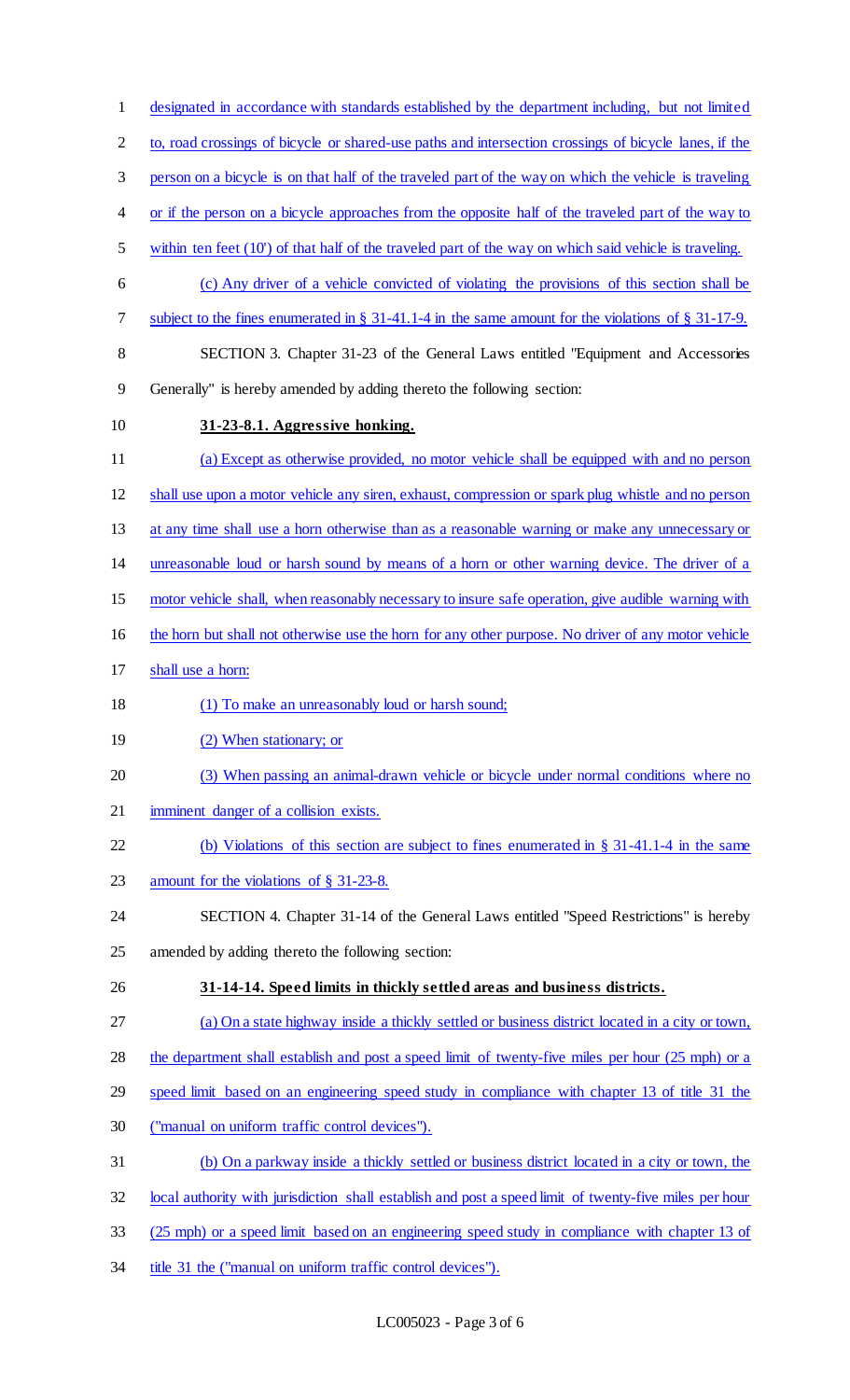(c) For the purposes of this section, "thickly settled" shall be defined as any area where buildings are fewer than two hundred feet (200') apart for a distance of one-eighth (1/8) of a mile or more. (d) Violations of this section are subject to fines enumerated in § 31-41.1-4 in the same amount for the violations of § 31-14-1. SECTION 5. Chapter 31-27.1 of the General Laws entitled "Aggressive Driving" is hereby amended by adding thereto the following section: **31-27.1-5. Reckless driver accountability traffic safety program.**  (a) There is hereby established a reckless driver accountability traffic safety program. (b) The program shall feature classes, based on a restorative justice model, to educate 11 reckless drivers on the impacts of their actions. The program shall be open to the public. The state may charge reasonable fees to pay for the administration of the reckless driver accountability program. (c) Motor vehicles with five (5) or more automated traffic enforcement (ATE) or speeding violations, or three (3) or more speeding violations for driving twenty-one miles per hour (21 mph) or more over the speed limit, within a three hundred, sixty-five (365) day period shall be subject to impoundment, unless the vehicle's owner enrolls in the reckless driver accountability program within ten (10) days after notification of the last violation and completes the class within ninety 19 (90) days after the notification of the last violation. Any vehicle impounded pursuant to this section 20 shall not be released until the vehicle's owner completes the reckless driver accountability program and pays all applicable towing and storage fees. 22 (d) The state shall notify, through certified mail, owners of motor vehicles with four (4) violations, or two (2) speeding violations for driving twenty-one miles per hour (21 mph) or more 24 over the speed limit, that their vehicle will be subject to impoundment following another violation, 25 unless the owner voluntarily enrolls in the reckless driver accountability program within thirty (30) 26 days after receiving the notification of the last violation and completes the class within one hundred twenty (120) days after the notification of the last violation. (e) Following completion of the reckless driver accountability program, motor vehicles 29 shall again be subject to impoundment by the state after receiving another five (5) ATE or speeding tickets, or another three (3) speeding violations for driving twenty-one miles per hour (21 mph) or more over the speed limit. SECTION 6. Chapter 16-21 of the General Laws entitled "Health and Safety of Pupils" is hereby amended by adding thereto the following section: **16-21-17.1. Curriculum for highway safety.**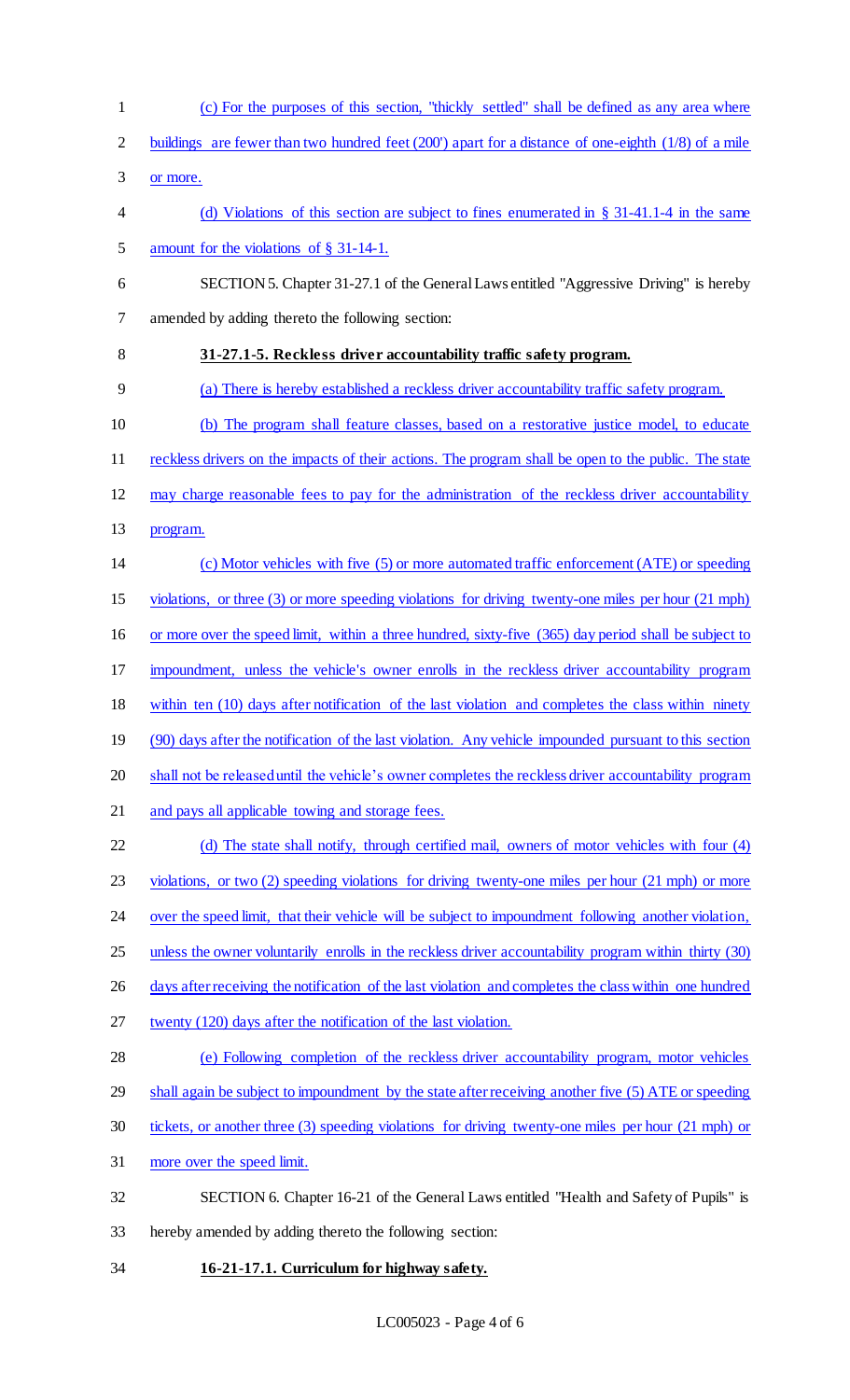- 1 (a) The department of elementary and secondary education shall develop and make
- 2 available to public schools and public charter schools in Rhode Island an educational curriculum
- 3 for children in kindergarten through grade twelve (K-12) regarding the safe use of public streets
- 4 and premises open to the public by pedestrians and bicyclists.
- 5 (b) At a minimum, the curriculum shall address:
- 6 (1) The safe use of bicycles;
- 7 (2) Traffic laws, regulations and best practices including, but not limited to, the use of the
- 8 far hand reach when exiting a motor vehicle known as Dutch Reach;
- 9 (3) The use of bicycle lanes and trails; and
- 10 (4) Safe pedestrian practices.
- 11 SECTION 7. This act shall take effect on January 1, 2023.

#### ======== LC005023 ========